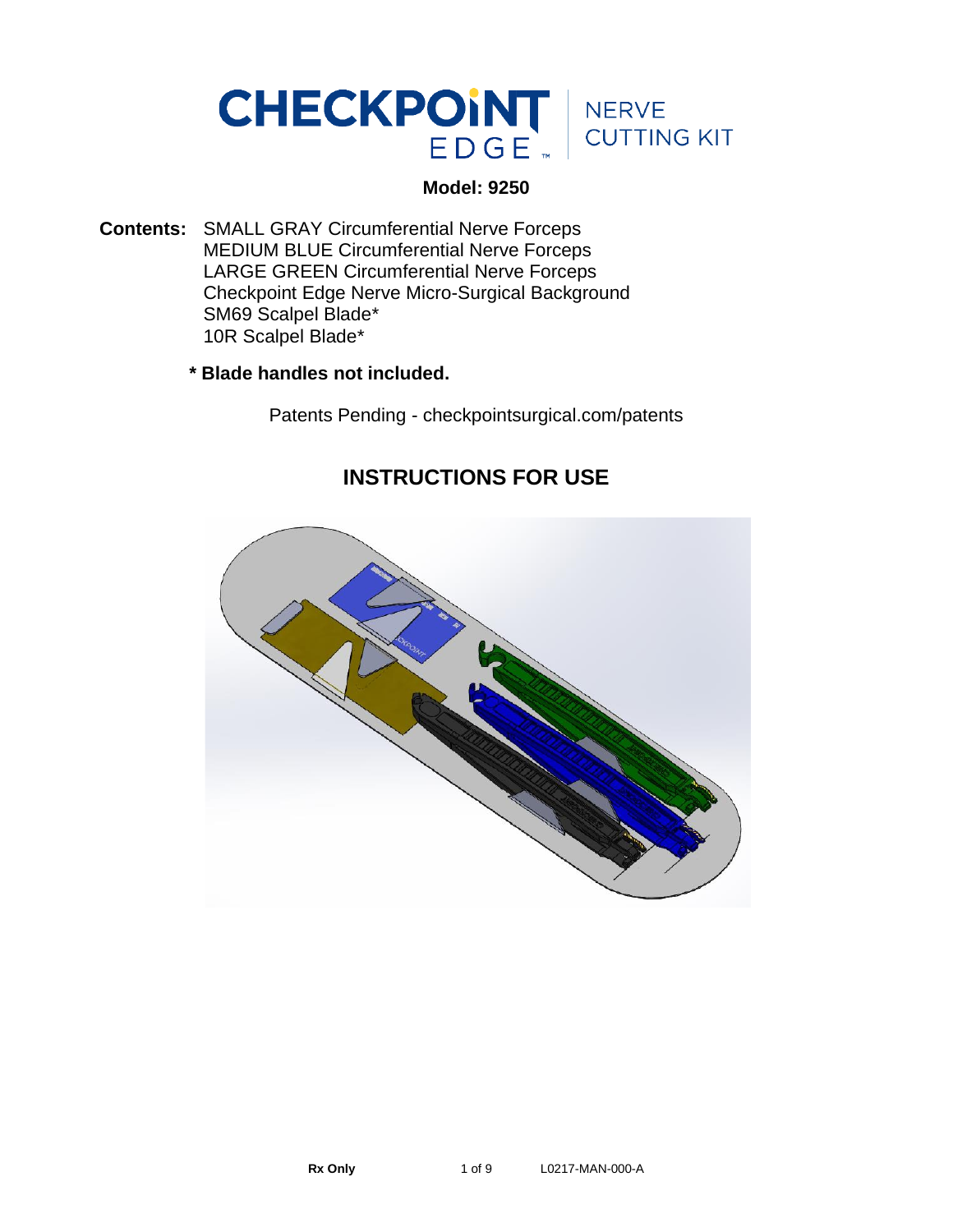## **INSTRUCTIONS FOR USE**

### **INDICATIONS FOR USE:**

The CHECKPOINT EDGE™ Nerve Cutting Kit is a single-use, sterile kit intended to provide surgeon aid in transecting nerve tissue for the purpose of nerve graft preparation, nerve repair, or removal of exposed nerve. The kit includes three circumferential nerve constraining forceps, two blades, and a silicone visibility background.

### **WARNINGS**:

- Do NOT use the distal, constraining head of the nerve forceps for nerve sizing.
- Do NOT use in cerebrospinal fluid, brain, meninges, or spinal cord.
- Do NOT reuse with another patient. Patient cross-infection or pyrogenic reaction could occur.
- Handle the scalpel blade with care during assembly, use, and disposal.

#### **PRECAUTIONS:**

- The instruments included in the nerve cutting kit are intended for nerve transection. To ensure the cleanest and smoothest cuts, do NOT use the instruments within the nerve cutting kit for dissection.
- Be aware that the nerve forceps come in varying sizes with corresponding colors to constrain nerves of differing diameters.
	- o SMALL GRAY Forceps: 1 3mm diameter nerves
	- o MEDIUM BLUE Forceps: 3 5mm diameter nerves
	- $\circ$  LARGE GREEN Forceps:  $5 7$ mm diameter nerves
- Each pair of forceps is equipped with a sizing guide (proximal end) and constraining head (distal end) with a sacrificial side, preserved side, and cutting slot (see Figure 2).
- Be aware that the sacrificial side of the forceps head, as indicated with caution lines, has a smaller aperture than the preserved side of the head (see Figure 2).
- To reduce the likelihood of compression injury to the nerve, use the sizing guide on the hinge end of the tool for estimating forceps' fit.
- The scalpel should be used with care in the cutting slot to prevent plastic shavings.
- To reduce the likelihood of injury to surrounding muscle and tissue, use the background provided and a fresh blade with a rounded/blunt tip such as those supplied within the nerve cutting kit.
- The proximal sizing guide of the forceps and linear dimension references on the background are approximate sizes. Measurements from the forceps and background should not be used for other intraoperative measurements.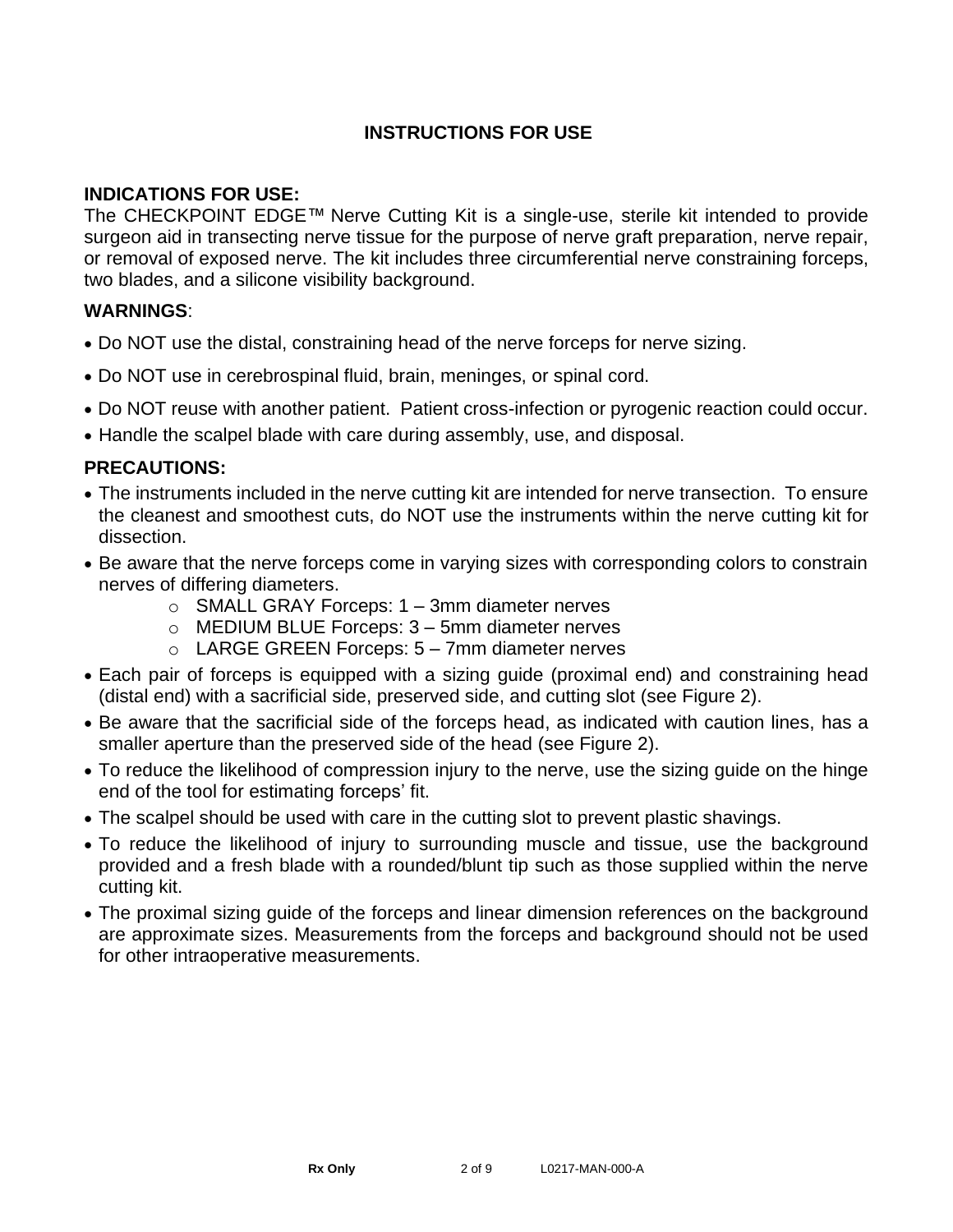## **INSTRUCTIONS FOR USE:**

# **1. Prepare the Nerve Cutting Kit for Use:**

- Remove the sterile pouch from the sales carton and inspect the pouch. Remove the backer card with forceps, blades, and background from the sterile pouch.
	- Do NOT use if sterile packaging or product appears damaged.
- Remove kit contents from backer card prior to use.

# **2. Circumferential Nerve Forceps Selection:**

- The surgical background may be used to estimate nerve diameter or length (Figure 1).
- Circumferential Nerve Forceps are sized and colorcoded as follows: SMALL GRAY Forceps: 1 – 3mm diameter nerves MEDIUM BLUE Forceps: 3 – 5mm diameter nerves LARGE GREEN Forceps: 5 – 7mm diameter nerves
- Nerve forceps include a sizing guide on the hinged, proximal end of the instrument corresponding to the smallest and largest size nerve diameter intended to be held by each forceps (Figure 2). Initial selection may be based on the estimated nerve diameter. Note the forceps' ranges overlap and are estimates. The sizing guide will be used to confirm appropriate forceps selection.
- To determine the appropriate nerve forceps to use, tension the nerve and place the maximum or minimum sizing guide cutout around the nerve.
	- **.** If the nerve overflows within the maximum sizing guide cutout, the nerve is too large for the forceps selected (Figure 3, Too Large).
	- **.** If there is a clearance within the minimum sizing guide cutout, the nerve is too small for the forceps selected (Figure 3, Too Small).
	- **.** Upsize or downsize forceps as appropriate to achieve best match.



Figure 1



Figure 2



Figure 3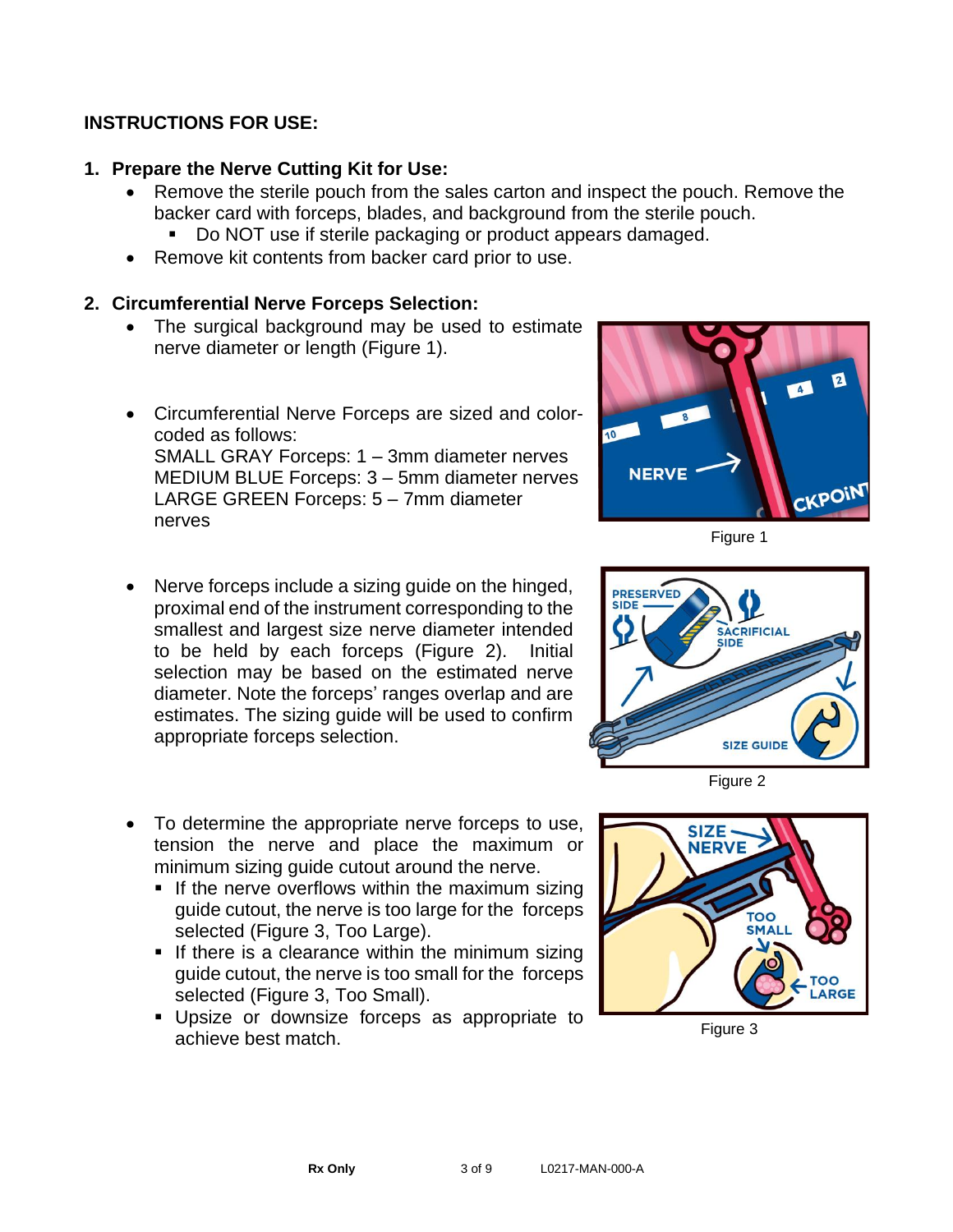### **3. Blade Selection Recommendations:**

- Checkpoint recommends the use of and includes:
	- an SM69 microblade (microsurgical handle not included), or
	- a 10R blade (No. 3 handle not included).
- A fresh blade with a rounded/blunt tip should be used when cutting nerves.
- Blades up to 1mm thick may be used with the circumferential nerve forceps.
- A cutting edge longer than the target nerve diameter is recommended.

# **4. Cutting Technique:**

- The head of the nerve forceps includes a sacrificial and preserved side, separated by the cutting slot (recall Figure 2).
	- The sacrificial side has a smaller diameter aperture and a minimal nerve resection width (2mm).
	- **•** This side of the forceps, identified with yellow striping, is to be placed on the side of and close to the nerve segment to be sacrificed and the larger diameter aperture of the nerve forceps, unmarked, is to be placed on the side of the nerve to be preserved (Figure 4).
- The recommended grip to use on the forceps is the key grip which allows the user to firmly grasp the nerve (Figure 4).
- Using the forceps, apply tension in the direction of the sacrificial side sufficient to maintain the nerve and produce a clean cut (Figure 5).



Figure 4



Figure 5

• Insert blade carefully into the cutting slot to avoid damage to its cutting edge. With the blade in the cutting slot, use an oscillating movement under slight pressure and constant tension (Figure 6) to produce a straight, smooth resection of the nerve end (Figure 7).





Figure 6 **Figure 7** Figure 7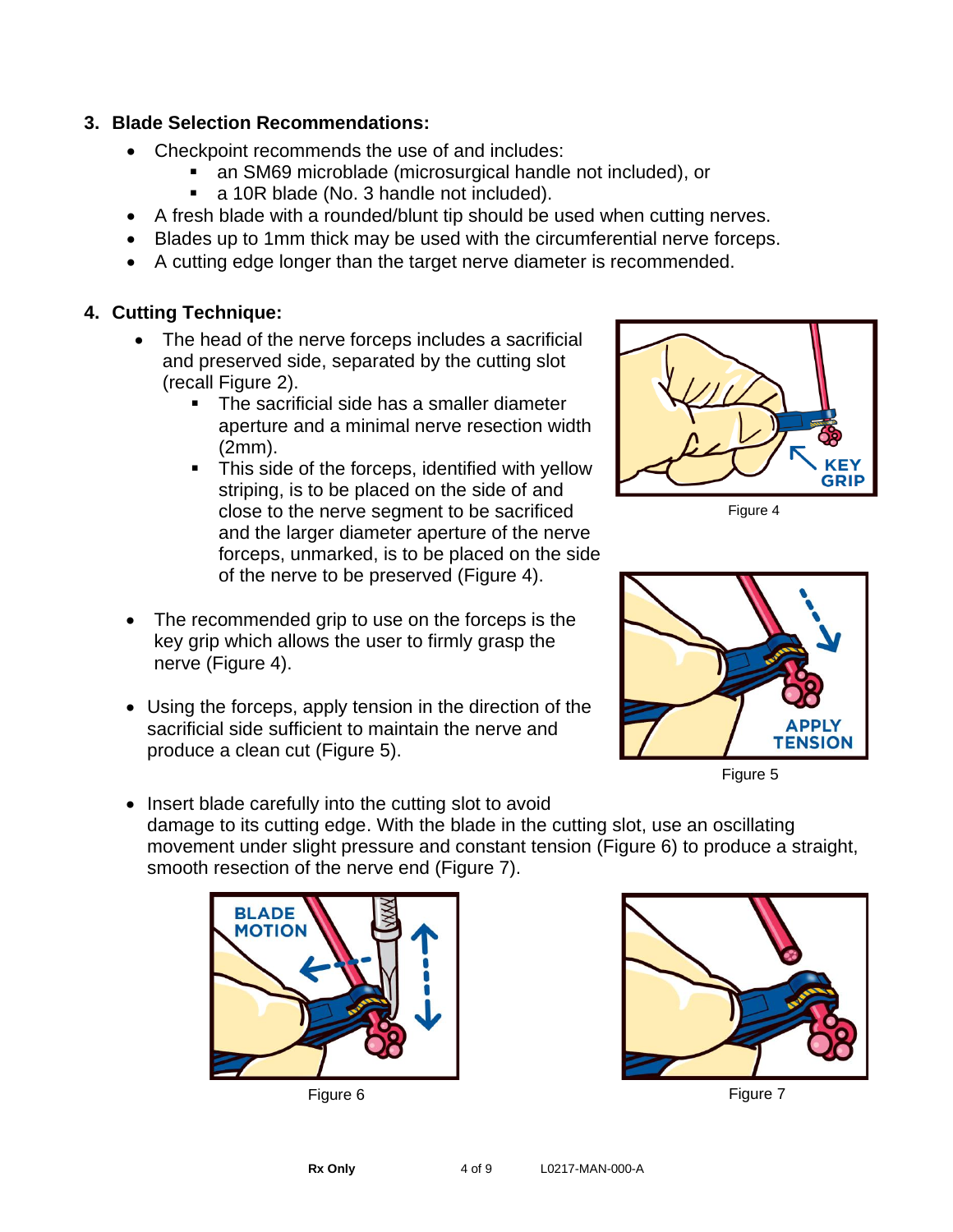# **5. End of use / disposal:**

- Dispose of scalpel blades in appropriate sharps/biohazard container.
- Dispose of nerve forceps and micro-background in accordance with local regulations.
- Do NOT re-sterilize.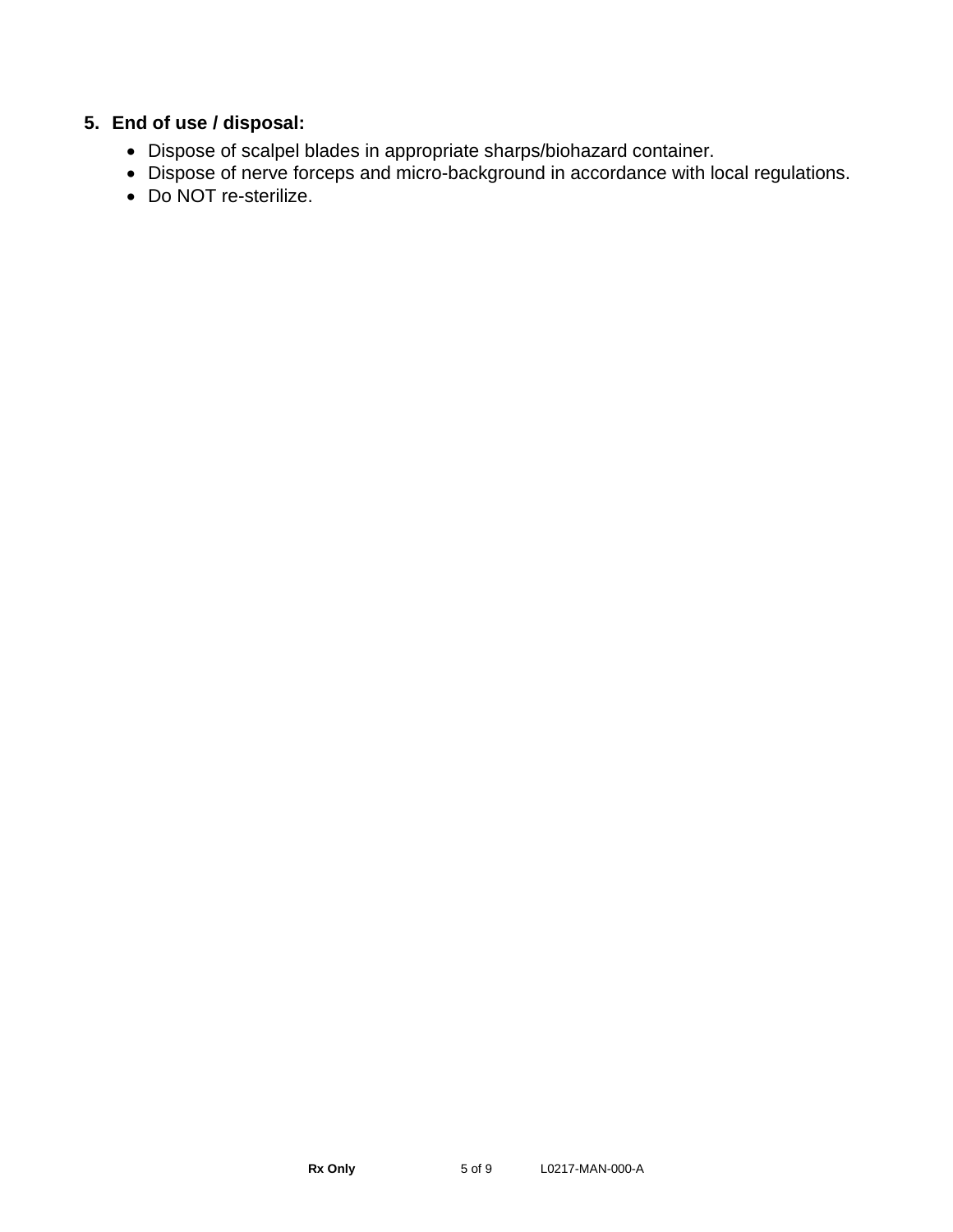| Nerve Diameter Range         | 1-3 mm [Small, Gray]                                             |
|------------------------------|------------------------------------------------------------------|
|                              | 3-5 mm [Medium, Blue]                                            |
|                              | 5-7 mm [Large, Green]                                            |
| <b>Nerve Resection Width</b> | $2 \, \text{mm}$                                                 |
| Nerve Forceps Blade          | Max Blade Thickness: 1mm (0.039")                                |
| Compatibility                | Min Blade Length: > targeted nerve diameter                      |
| <b>Nerve Forceps Sizing</b>  | $+/- 0.5$ mm                                                     |
| Guide Accuracy               |                                                                  |
| Recommended Handle           | Microsurgery Handle (See Part SF1 available from your Checkpoint |
| for SM69 Blade               | Surgical field sales representative.)                            |
| Recommended Handle           | No. 3 Scalpel Handle                                             |
| for 10R Blade                |                                                                  |
| Microsurgical                | $+/-$ 1mm                                                        |
| <b>Background Scale</b>      |                                                                  |
| Accuracy                     |                                                                  |
| <b>Storage Temperature</b>   | $-20^{\circ}$ C to $+55^{\circ}$ C                               |

## **CHECKPOINT EDGE NERVE CUTTING KIT (REF 9250) SPECIFICATIONS:**

- Product has no user serviceable or repairable parts.
- Sterilized with Ethylene Oxide. Do NOT re-sterilize.

# WARRANTY and LIMITATIONS:

Checkpoint Surgical, Inc. (CPS) warrants that this product has been manufactured, packaged, and tested with reasonable care and will be free from defects in workmanship and materials. CPS further warrants that the product will remain sterile for a period described on the product's label, provided the original packaging remains intact. This product is for single-use only and is not intended or designed for reuse. This warranty shall not apply to product that has been resterilized, repaired, altered, or modified in any way, or to products that have been improperly stored or operated. CPS will not be liable for any incidental, special or consequential loss, damage, or expense resulting, directly or indirectly, from the use of the product. The sole obligation of CPS shall be to refund or replace, at its option, any device that CPS determines was defective at time of shipment if notice thereof is received before expiration date described on such product label. Buyer assumes all liability, whether based upon warranty, contract, negligence, or otherwise, for damage resulting from the handling, possession, use or misuse (including reuse) of this product. Because CPS has no control over the operation, inspection, maintenance, or use of its products after sale and has no control over selection of patients, THIS WARRANTY IS EXPRESSLY IN LIEU OF ANY OTHER EXPRESS OR IMPLIED WARRANTY OF MERCHANTABILITY OR FITNESS FOR ANY PARTICULAR PURPOSE, AND OF ANY OTHER OBLIGATION ON THE PART OF THE SELLER. The remedies set forth in the Warranty and Limitations shall be the exclusive remedy available to any person. No agent, employee, or representative of CPS has any authority to change any of the foregoing or assume or bind CPS to any additional liability or responsibility in connection with this warranty. Buyer's use of this product shall be deemed acceptance of the terms and conditions of this Warranty and Limitations.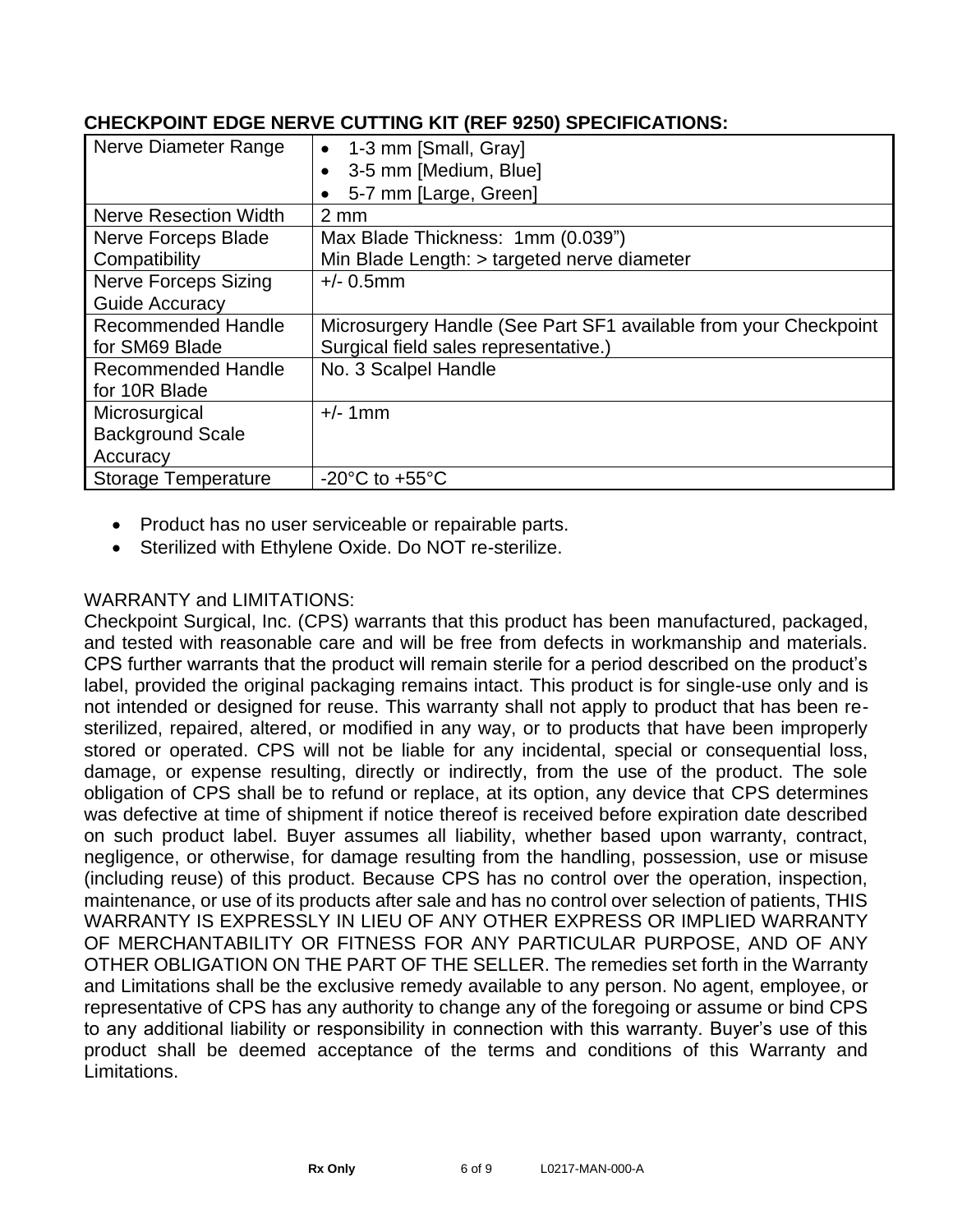| <u>mm</u>        | <b>ENSacrificial Side of</b><br><b>Forceps Head</b>                |
|------------------|--------------------------------------------------------------------|
| <b>REF</b>       | <b>ENModel Number</b>                                              |
|                  | <b>EN</b> Caution, consult<br>accompanying documents               |
|                  | ENDo not reuse                                                     |
| <b>STERILEEO</b> | <b>ENSterilized</b> using ethylene<br>oxide                        |
| <b>LOT</b>       | ENLot number                                                       |
| YYYY-<br>MM-DD   | <b>ENUse by day DD of</b><br>month MM of year YYYY                 |
|                  | <b>EN</b> Keep dry                                                 |
| $60^{\circ}$ C   | <b>ENStorage Temperature</b><br><b>LOW-HIGH</b><br>-30°C to +60 °C |
|                  | <b>ENManufacturer</b>                                              |
|                  | <b>ENDo Not Use If Package</b><br><b>Is Damaged</b>                |
|                  | ENNon-pyrogenic                                                    |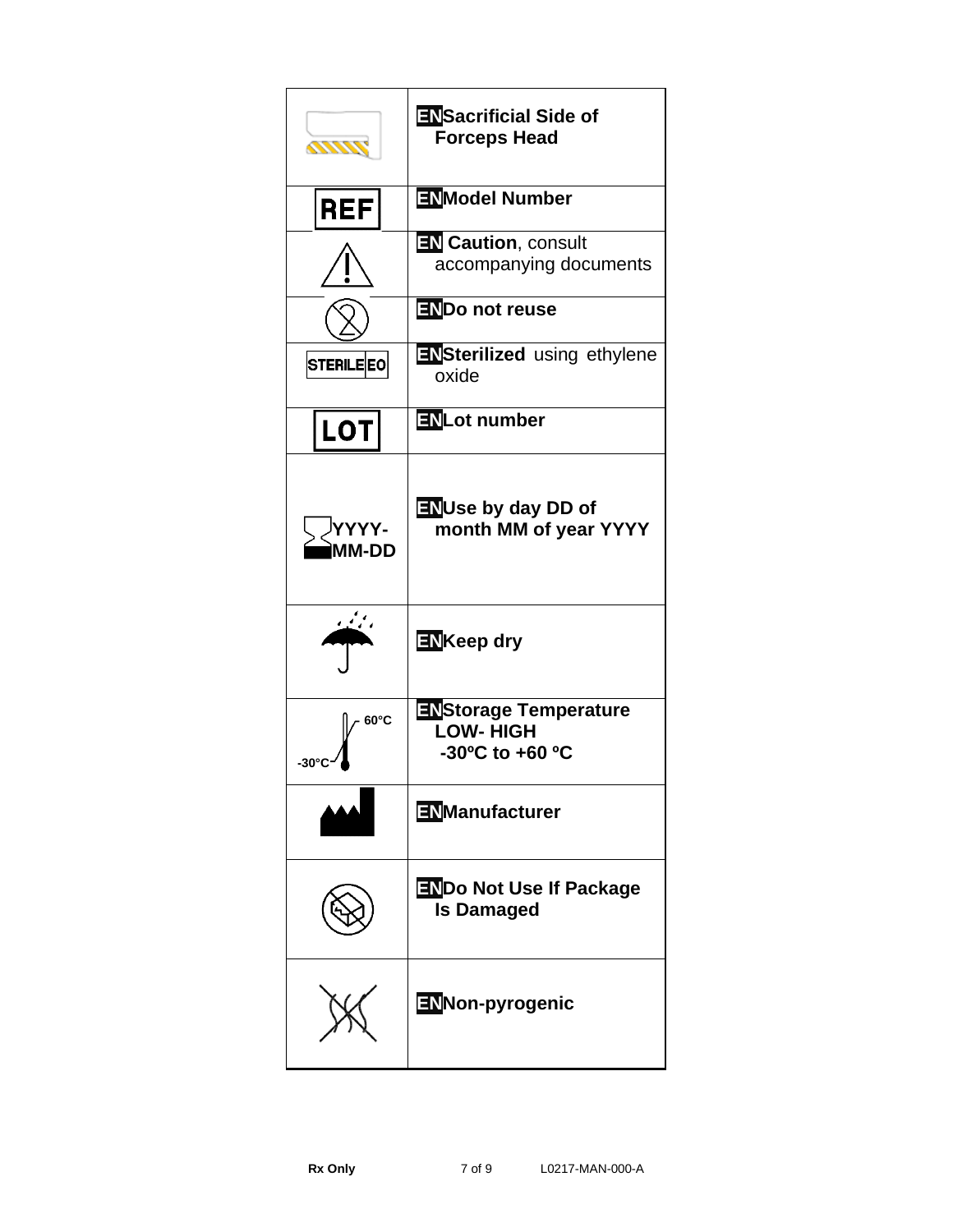| <b>ATE</b>                        | <b>EN</b> This system does not<br>contain natural rubber<br>(including natural rubber<br>latex, dry natural rubber,<br>synthetic latex and<br>synthetic rubber that<br>contains natural rubber<br>in its formulation). |
|-----------------------------------|------------------------------------------------------------------------------------------------------------------------------------------------------------------------------------------------------------------------|
| <b>Rx</b> only                    | <b>ENCaution: U.S. Federal</b><br>Law restricts this device<br>to sale by or on the<br>order of a physician or<br>properly licensed<br>practitioner.                                                                   |
| *+B13092502/<br>\$\$3yyMMddY3XX+* | <b>EN UDI barcode with</b><br><b>Checkpoint LIC, part</b><br>number, unit level (1:<br>sterilized in Tray, 2:<br>single unit sales carton),<br>expiration date and lot<br>number.                                      |
|                                   | <b>ENRefer to instruction</b><br>manual/booklet                                                                                                                                                                        |